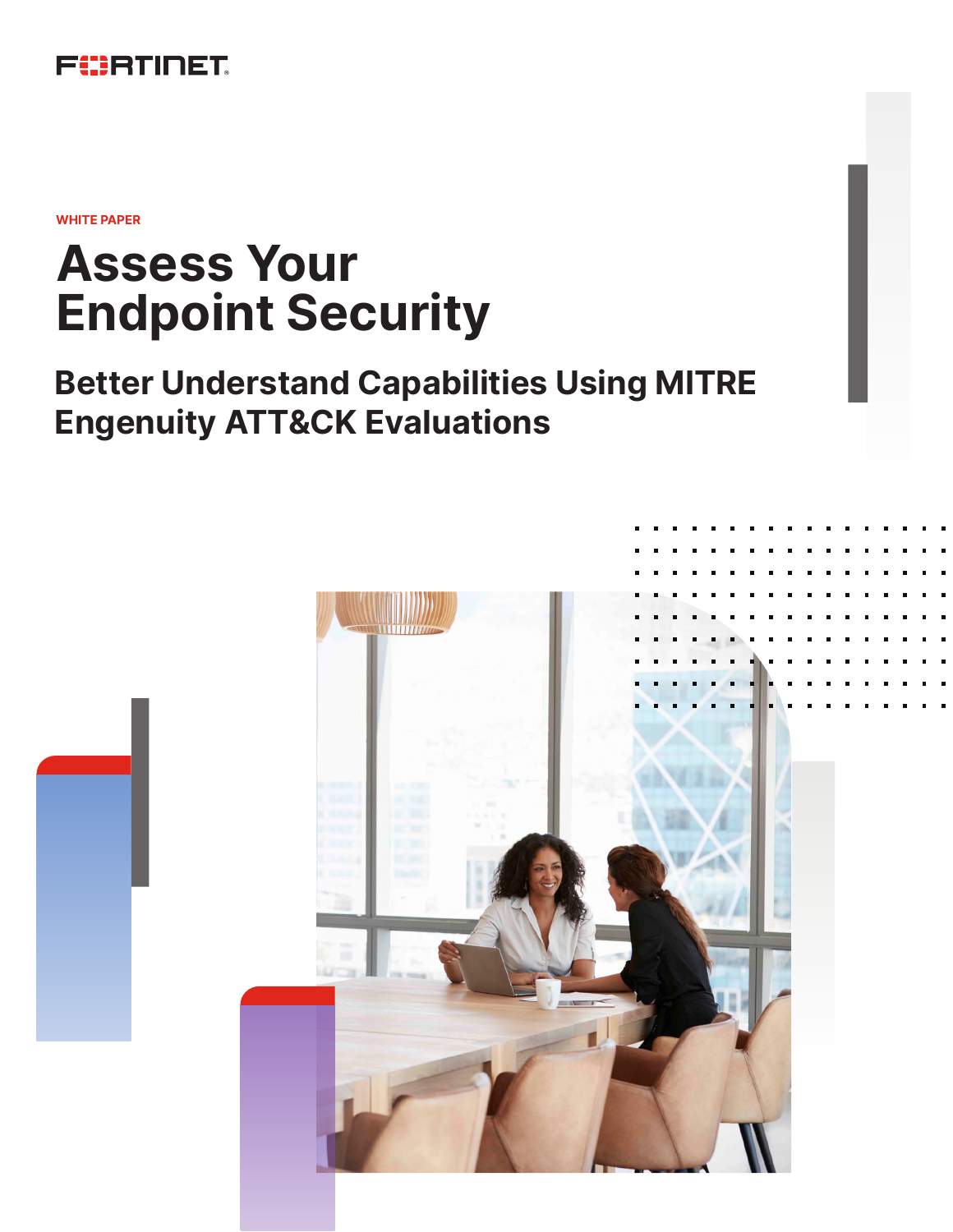#### **Executive Summary**

Making a decision on endpoint security tools is complex, so access to objective vendor-neutral information is key. Organizations can use the results from the MITRE Engenuity ATT&CK evaluation to evaluate the efficacy of endpoint solutions. They also can gain a better understanding of where their current security posture stands by using MITRE tools to evaluate their existing detection coverage and gaps. Then they can compare their results against MITRE's extensive list of tactics and techniques that adversaries use in real-world attacks.

Endpoint security is all about reducing risks, so before evaluating solutions, security professionals need to make sure they have the basics in place. Best practices in security hygiene can dramatically lower threat exposure, and security professionals should have a strategy for improving their security posture and visibility. Once they have these fundamentals in place, they can use the results of third-party tests to evaluate and select solutions that best fit their needs.



Endpoint detection and response (EDR) was the most often-cited priority when organizations were asked what their biggest endpoint security investment priorities are for the next 12-18 months.<sup>1</sup>

### **Objective Product Comparisons**

The constantly evolving threat landscape is characterized by substantively new versions of existing attacks as well as brand new cyber threats. It's critical that an organizations' security posture and the individual security controls on which it is built remain strong. However, cybersecurity products can be difficult to assess because they often take different approaches or use different terms to describe how they do what they do. Third-party testing that evaluates products can help organizations compare "apples to apples" so they can make more informed choices and find the right solution for their current situation and their desired security posture. However, it can be challenging to determine the value of testing as it relates to the overall security infrastructure when testing takes a "black box" approach to reporting that only shows the outcome (blocked or missed, detected or undetected) rather than the operations.

#### **MITRE ATT&CK Evaluations**

Starting in 2019, the MITRE evaluations have acted as objective and detailed tests of the capabilities of endpoint security solutions by emulating real-world cyber campaigns and their techniques and tactics. The emulation plans are sourced with public cyber-threat intelligence reporting, mapped to a subset of ATT&CK techniques, and used to replicate the behaviors that generate objective insights into how well products perform. The results not only show the technical ability of a solution to detect a specific campaign but more importantly also show the techniques and tactics that are common among many of today's cyber threats.

The MITRE Engenuity ATT&CK evaluations are powerful because they are based on the [MITRE ATT&CK Framework,](https://attack.mitre.org/) which is a knowledge base of adversarial techniques. It provides a breakdown and classification of offensive actions taken by attackers that can be used against particular platforms, such as Windows. Unlike prior work in this area, the focus isn't on the tools and malware that adversaries use but on how they interact with systems during an operation.

To provide context, the ATT&CK Framework organizes techniques into a set of tactics. Each technique includes information that's relevant to defenders to help them understand the context surrounding events or artifacts generated by a technique in use. The relationship between tactics and techniques can be visualized in the [ATT&CK Matrix](https://attack.mitre.org/matrices/enterprise/), which spans 14 discrete techniques. The Matrix offers a robust and granular mapping of the activity of potentially utilized cyberattacks. Each area has 7 or more tactics and spans from reconnaissance through impact.

The 2022 round of MITRE Engenuity ATT&CK tests focused on two threat actors, Wizard Spider and Sandworm. [Wizard](https://attack.mitre.org/groups/G0102)  [Spider](https://attack.mitre.org/groups/G0102) is a financially motivated criminal group that has been conducting ransomware campaigns since August 2018 against a variety of organizations, ranging from major corporations to hospitals. [Sandworm](https://attack.mitre.org/groups/G0034/) is a destructive Russian threat group that is known for carrying out notable attacks such as the 2015 and 2016 targeting of Ukrainian electrical companies and 2017's NotPetya attacks. These two threat actors were chosen based on their complexity, relevancy to the market, and how well MITRE Engenuity's staff can fittingly emulate the adversary.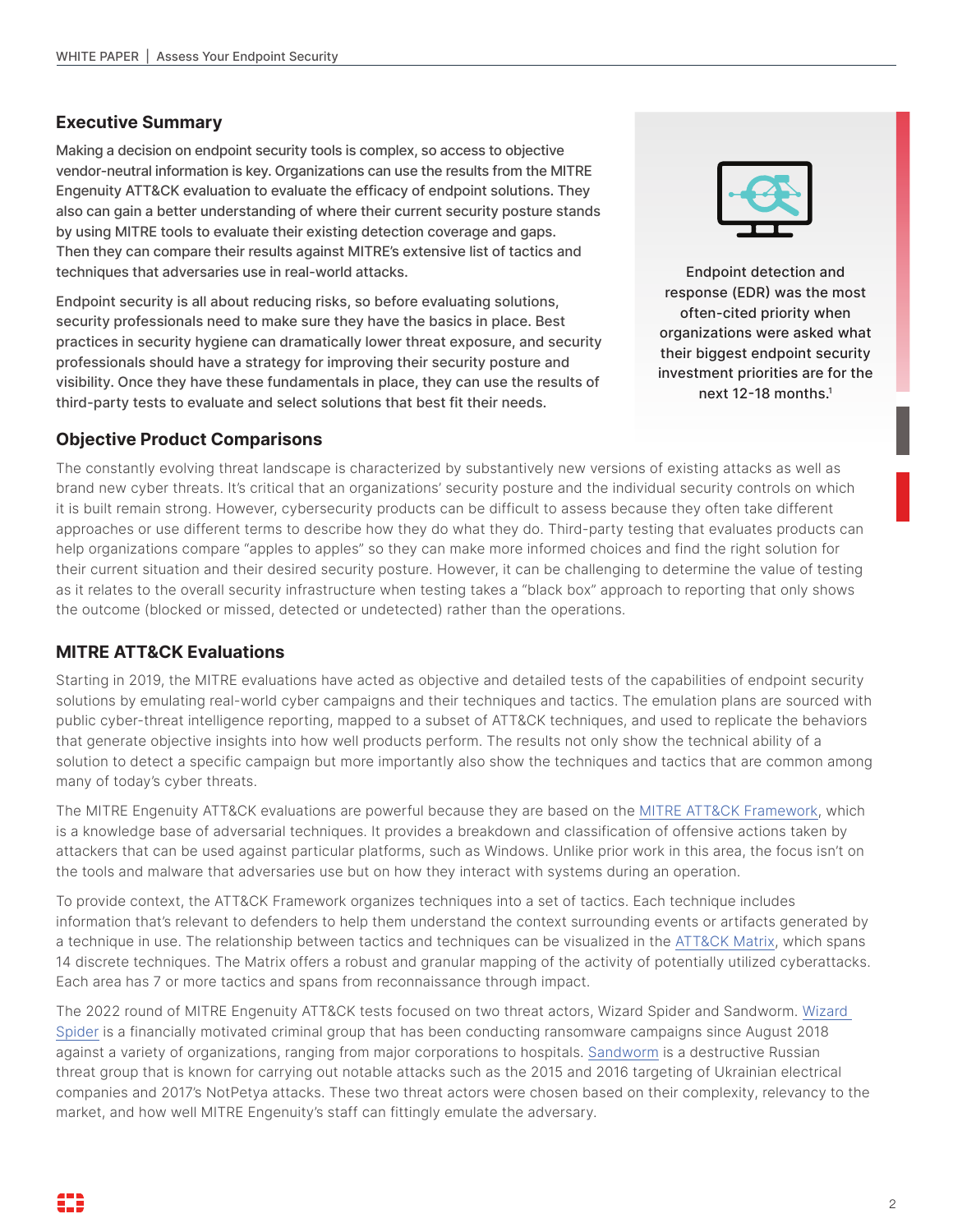In the tests, MITRE first runs the detection test to see what the EDR solution will catalog followed by the protection test to see if or when it will block the attack.

## **The Detection Test**

The 2022 test was composed of 19 steps with multiple stages called *sub-steps*. The evaluations used five terms to express how the product performed for each test and also noted the data source for the detection.

- **None.** No data indicating the test behavior was detected could be seen within the product.
- **Telemetry.** The behavior could be seen but was minimally processed.
- **General.** The behavior was processed and flagged, but without detail as to why (tactic) or how (technique) the action was performed.
- **Tactic.** The behavior was processed and designated malicious, as well as enriched with the tactic or other notation about why it was performed by the cyberattack.
- **Technique.** The behavior was processed and designated malicious, as well as enriched with the technique or other notation about how it was performed by the cyberattack. Detecting each sub-step via the technique is ideal.

In cases where the tested behavior is often associated with potentially legitimate operations, as well as malicious ones, a designation of None may not be a negative result, particularly if the risk of letting the behavior pass is also None. An example is when the cybercriminal has not yet achieved their intended outcome.

Telemetry or General are the first level of detection where behavior can be identified and recorded in the solution, but with limited detail about why it was identified. This level is sufficient for organizations that lack the time or expertise to dig into the detail of exactly how the cybercriminal is attempting to conduct their mission. Detections tagged with MITRE Tactic or Technique are most valuable to seasoned security professionals who want to understand the detailed activity of the cybercriminals.

#### **The Protection Test**

The protection tests only use two terms

- **None.** There was no evidence that the technique was blocked or otherwise unsuccessful because of the product.
- **Blocked.** The technique was blocked and the user was informed that the attack was unsuccessful.

Although there are fewer terms, the interpretation is more complex because the timing of the blocking is important and can vary based on the test case. Testing for false positives is not part of the scope of the evaluation, but consider that blocking early may increase the possibilities of false positives. In contrast, blocking too late may expose the organization to a degree of risk even if the end objective is not achieved. Here is an example of each scenario.

Suppose that Test 1 (steps 1-3 in this test) was blocked at the first step 1.a.1. The result sounds great; the cyberattack was stopped at the earliest stage possible. But what if it was actually the user execution that was blocked? In that case, you would want to know the basis on which the user was prevented from accessing a file. Was there a high confidence malicious indicator or were policies set too aggressively? Alternatively, suppose blocking occurred at the end at step 3.a.5, which was email collection. In that case, the product stopped the intended data breach, but it did allow step 1.A.8 remote file copy to occur, which means the attack had a malicious impact. Often the impact of an attack can have several negative consequences.

In this particular case, arguably the safest time to block the attack to minimize the risk of false positives given the "proof" gathered and the malicious impact given the intended action would be at step 1.a.3. This step occurs when a script attempts the first malicious file manipulation. But this information is something that can only be determined after understanding each sub-step of each stage. The success or failure is based on an organization's concern about impeded legitimate user activity vs. the risk of malicious impact from a cyberattack.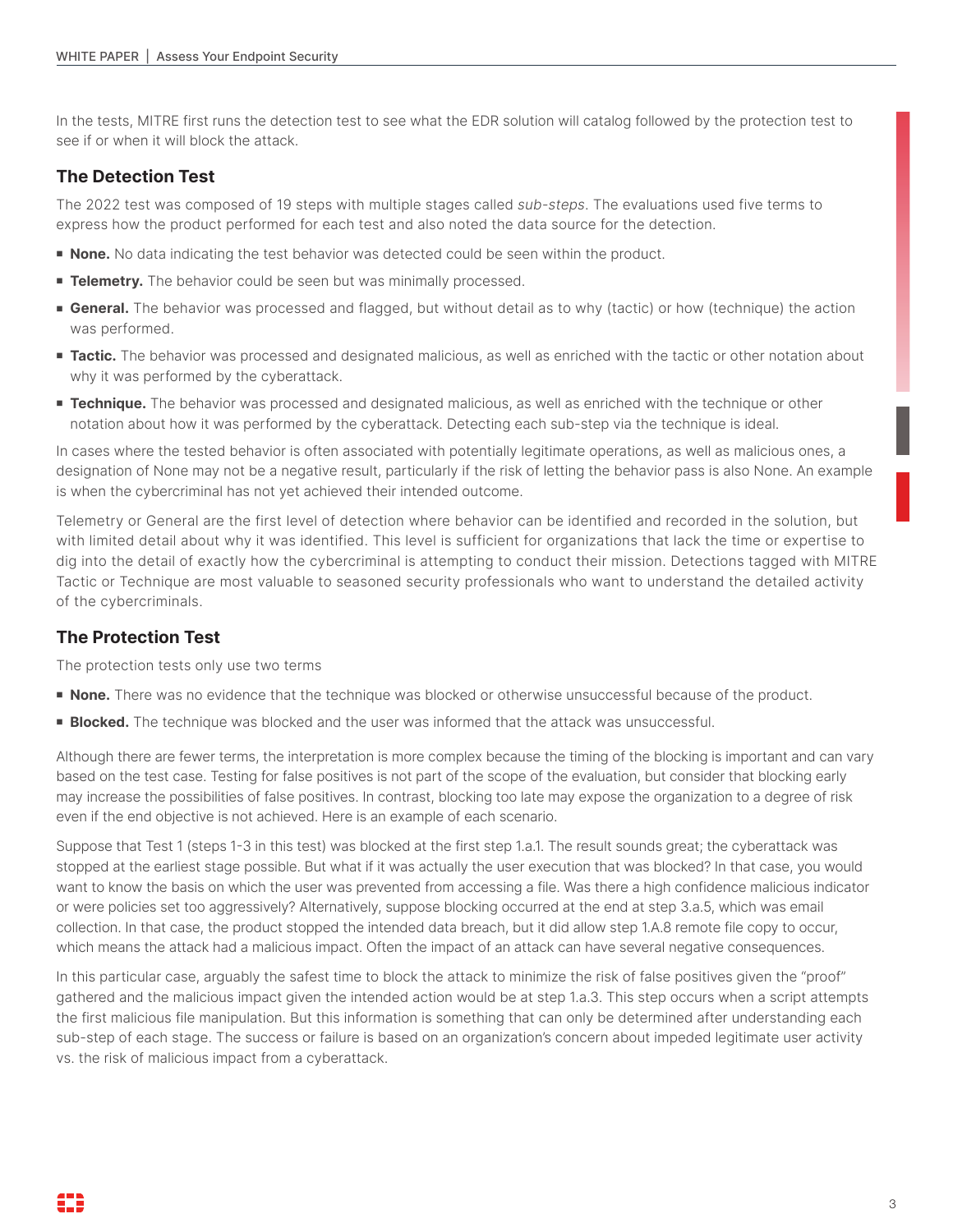#### **An Important Reminder About the Evaluation Results**

MITRE emphasizes the fact that the evaluations are not a competitive analysis and there are no scores, rankings, ratings, or "winners." Instead, they show the detections observed and how each vendor approaches threat detection through the language and structure of ATT&CK. The evaluations can help organizations answer questions such as:

- Does this tool detect known threats to your organization?
- How does the tool present the data to your analysts?
- Can it strike the right balance between aggressive detection/protection and the potential risk of compromise?

The evaluations can tell you which vendors provide the most visibility across adversary techniques and the vendors that best address the techniques that the threats use. An evaluation can show you the insights you may receive and how often a solution is updated to cover new adversary techniques. The evaluations also can tell you if a tool uses a graphical user interface (GUI) or offers turnkey options for less experienced analysts or provides raw data that more experienced analysts may need.

However, the evaluations can't answer questions like:

- What is the impact on systems and users?
- What is the volume of alerts and the amount of manual research and investigation that is required?
- How does the tool fit within your broader security posture? Is the tool additive or duplicative?
- Does the system erroneously block a legitimate action?
- How does the tool integrate with your other tools?
- How much does the tool cost?

Getting answers to questions like these requires additional research, testing, and considering the bigger picture in your organization.

# **Takeaways From the Evaluations**

The greatest value of MITRE testing is that it demonstrates a product's ability to defend against tactics and techniques that are represented by but not limited to the attack samples. Using the evaluations, you can assess your exposure to previously unknown attacks based on its tactics and techniques, as opposed to basing your exposure level on existing one-to-one or one-to-many threat intelligence or models.

CISOs can use the results of the MITRE Engenuity ATT&CK evaluations to assess gaps in their security coverage. No single solution can detect every attack or technique that may exist, but you can learn which products can detect a given type of attack. Organizations need an integrated approach so that they can:

- **•** Detect and block threats as early in the attack as possible
- Balance confidence in an event before a block vs. early blocking
- <sup>n</sup> Find out how a solution contains a threat. Does it block specific malicious actions in real time and defuse them using micro containment and process isolation, or does the system rely on network isolation to prevent lateral movement?
- <sup>n</sup> Reserve "heavy-handed" containment tools such as process termination and endpoint isolation for situations where it's appropriate
- **s** Streamline security operations